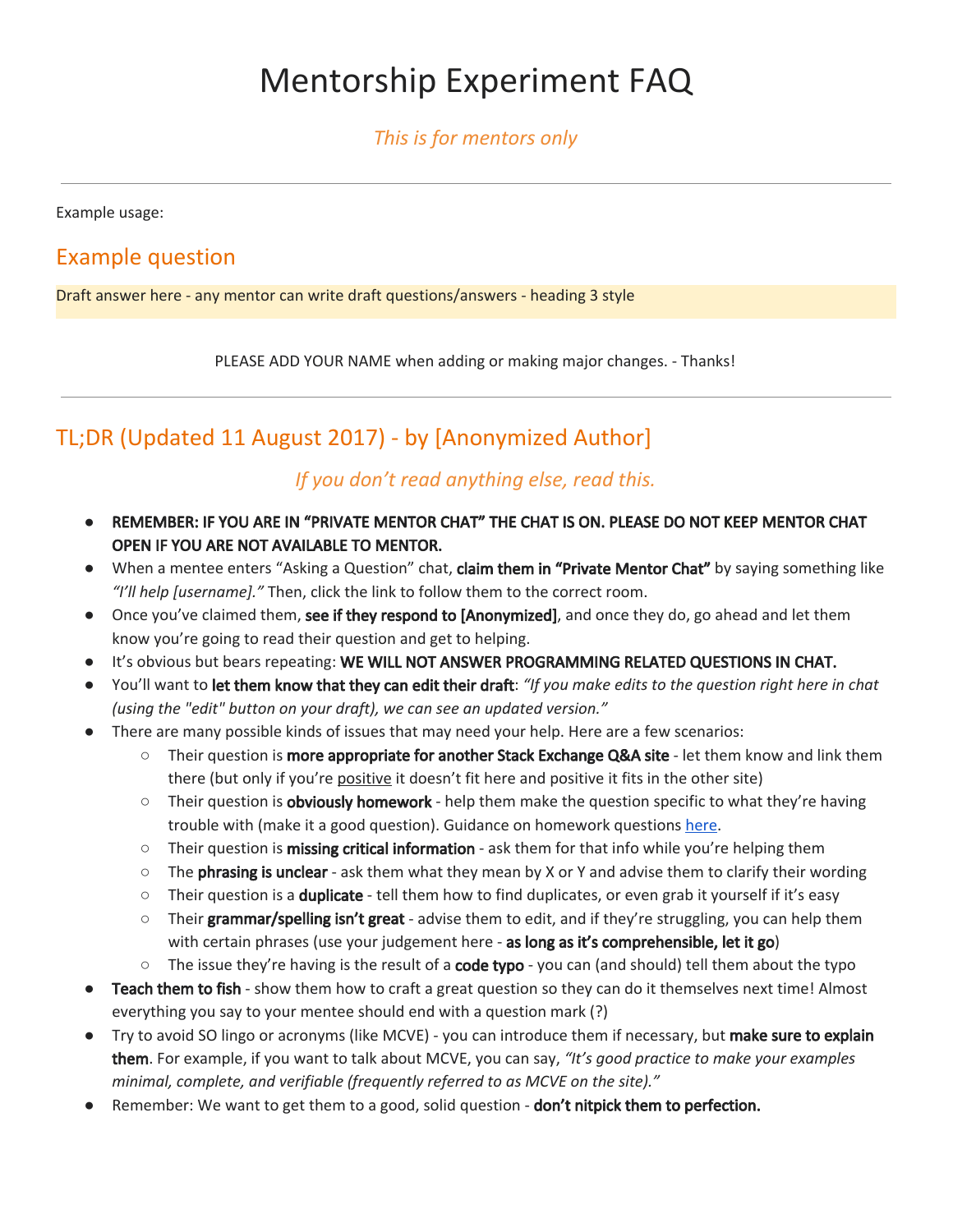# Who's running this experiment? - [Anonymized]

The team includes:

- [Anonymized]-Researcher
- [Anonymized]-Developer
- [Anonymized]-Product Manager
- [Anonymized]-Designer

[Additional team members have been removed for anonymity.]

# [Anonymized Mentor]: What should I do if a user isn't taking help well or is resisting your suggestions to an extent where it is challenging to work with them?

[Anonymized Mentor]: Simply let them know that their question will most likely be received poorly when asked on the main site. We can only help users to the extent that they're willing to be helped. If you think that the user could be helped further, you can direct them to another mentor.

If you find yourself getting frustrated with a mentee - you don't need to continue trying to help. Feel free to pardon yourself and let another mentor try if the mentee isn't being truly uncooperative

# [Anonymized Mentor]: What happens once the mentees posted their question on the site? Should we also provide guidance to any follow up issues that may arise (Like - "my question is being downvoted", "no one is answering my question")

[Anonymized Mentor]: Outside of the mentoring chat room, our responsibilities are the same as usual. We may give links to the tour, the help center, or meta in the comments of their question, or we may give advice in the mentoring chat room if the mentee is still seeking help there. Try to be proactive, so that they will already know where to look if they have further questions.

[Anonymized Author]: Additionally, we'll observe if people are hanging out in the chat long after their question has been asked. We want to keep the chat high-signal, so if this becomes an issue, we'll figure out a way to address it.

[Anonymized Mentor]: How do we organize the mentoring?, in case that we have multiple mentors on-line, OP needs to speak to one, we can't have 30 people giving advice or can we?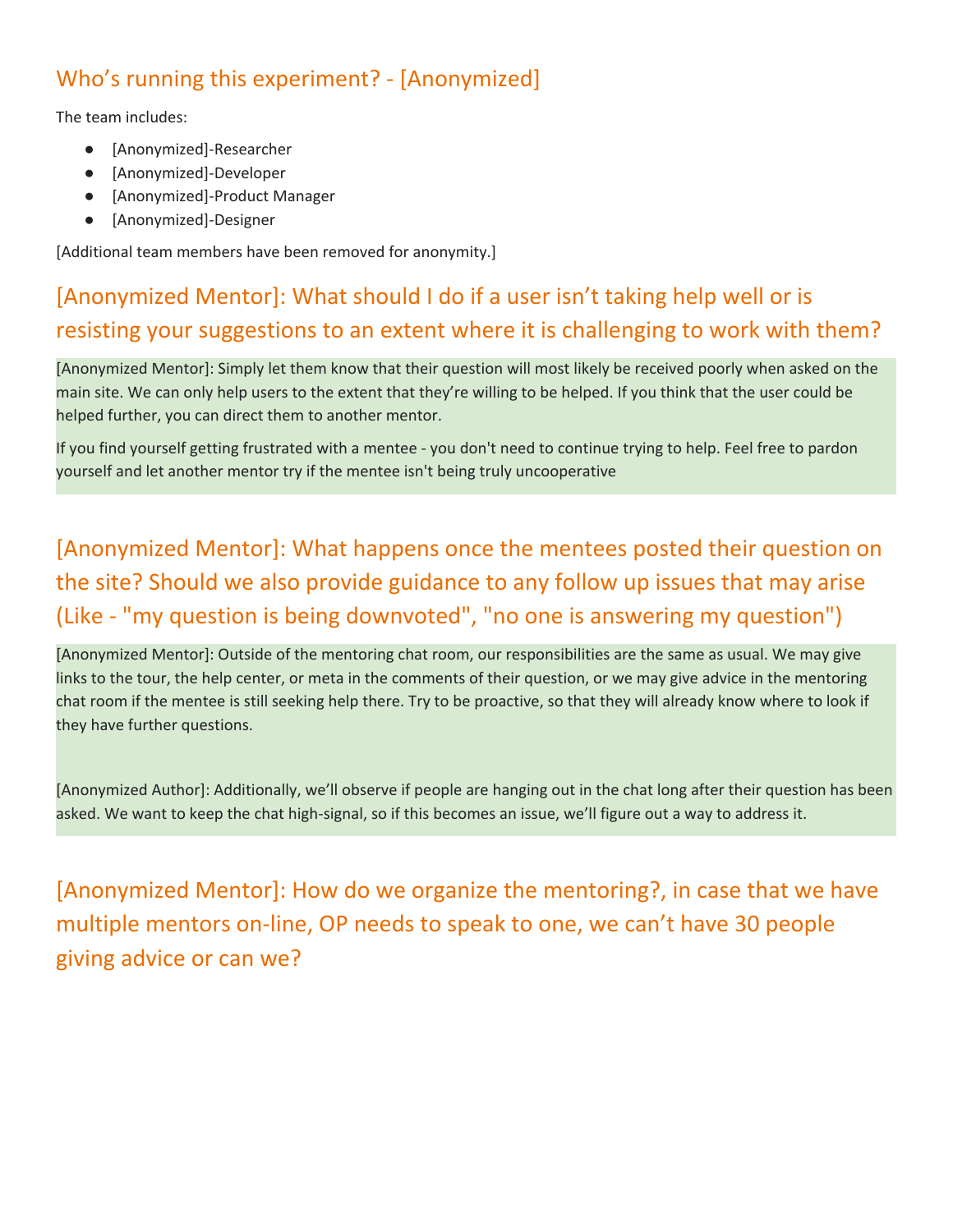[Anonymized Author]: I think generally, mentors can be hanging out in private Mentor chat, and a couple can hang out in public. That way, when someone enters, someone can "claim them" and head in to help.

[Anonymized Mentor]: The general procedure will be that from "mentor chat" we claim OP, first to claim goes to "asking chat" to help. Other mentors should avoid giving suggestions directly to OP, if they have suggestions they can ping mentor helping OP in the "Mentor Chat".

[Anonymized Mentor]: Please also note from email which group you are in as a mentor, hence give precedence to people in group that is assigned to be active (note sure if we like this, but added anyway, it seem logic if we get a lot mentors that like to help)

# [Anonymized Mentor]: Is it acceptable to invite mentees into a one-on-one channel to resolve their issue, and move the messages back to the main chat when finished?

[Anonymized Author]: No, please don't do that. Let's keep all messages in the main channel, and explore the necessity of splitting them out if it comes to that.

[Anonymized Mentor]: This probably is not even possible (if someone has 1 rep, they can't be invited to chat)

### [Anonymized Mentor]: What if we know that the question is a duplicate?

[Anonymized Mentor]:If the question is clearly a duplicate, we should point it out to the asker. If they disagree with it being a duplicate, their question should clearly specify *why* it's different from the proposed duplicate.

[Anonymized Mentor]: If it seems like a duplicate, the mentor should suggest the duplicate to OP, if this solves the issue so be it, no question asked. If not it is good that OP include it in question (shows effort) and explains why it does not solve issue.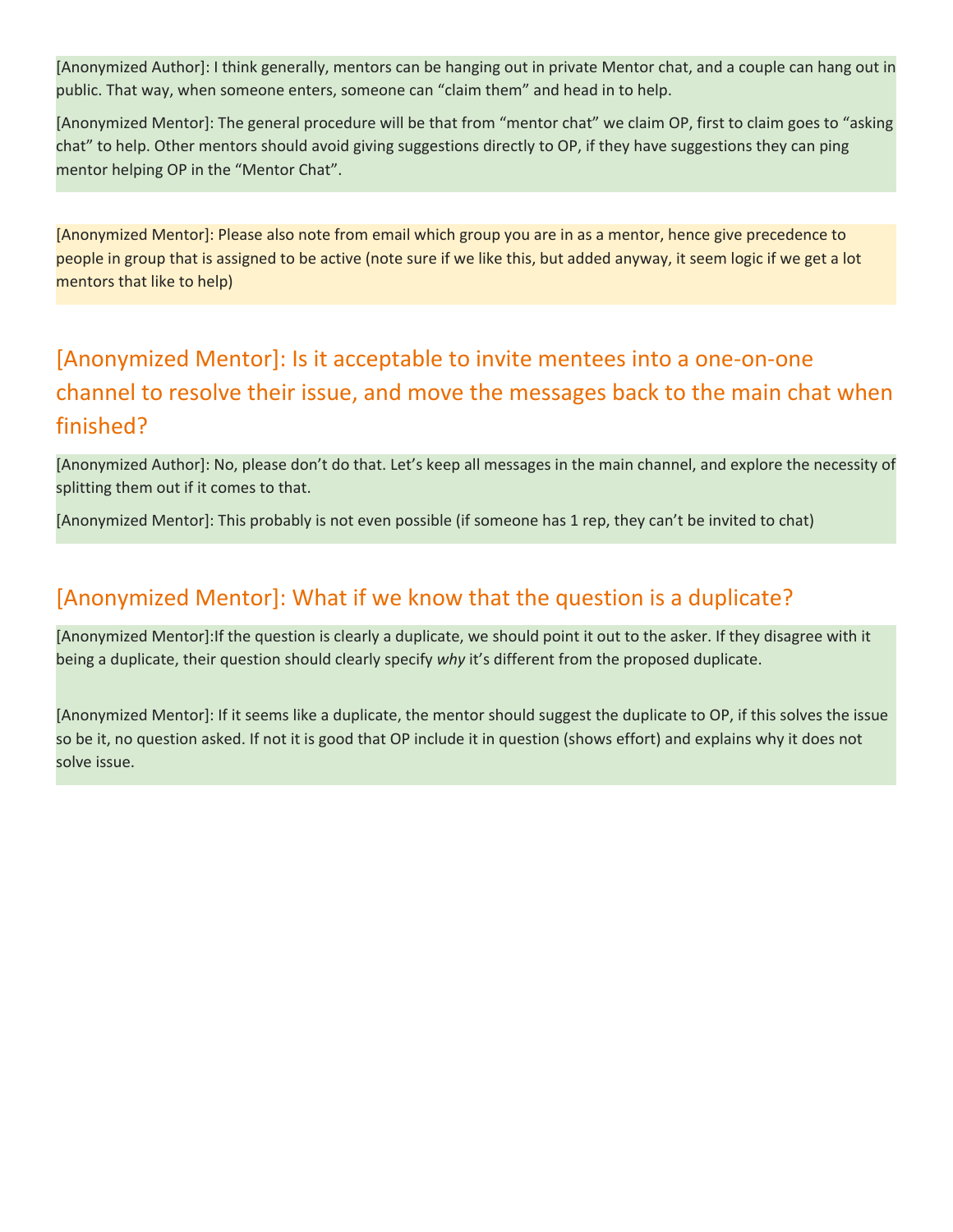### What should we do if a question is a typo?

[Anonymized Mentor]: Typo questions are a bit more tricky. Usually they require some domain knowledge, and they're not necessarily *off topic questions* at the time of posting, but rather closed for being not useful in the future, once the problem is resolved. If the question is clearly due to a typo, we should notify the asker.

#### Should we stop people from asking questions ever?

[Anonymized Author]: We should never be "preventing" people from asking a question - we should only ever advise and assist. If there is a situation in which the question is not appropriate for SO, you can strongly advise against posting - let them know what will happen if they do. Ultimately, though, we're trying to increase the question quality on SO and improve the community, but with a carrot, not a stick. :)

# [Anonymized Mentor]: What specific rules are applied in the "asking a question" room?

//title is bad, idea is to add some common room ruelzz that help us to keep it nice and clean

[Anonymized Mentor]: Only use the room to talk to OP, if you need to talk to mentor use the "private-mentor-chat"

[Anonymized Mentor]: Keep the "asking-a-question" room as clean as possible, avoid to star/pin message since this can be confusing for OP (seeing stared message on the right that is not related to his question). ???If we are also RO we can also clear stars that an OP did, I have a userscript for that, but not sure if we are RO???

# [Anonymized Mentor]: How do we handle multiple OP's at same time in same room?

#### [Anonymized Author]: General Workflow

When a new user agrees they wish to receive help in formulating their question, they will be able to click a link on the Ask Question page which directs them to the "Ask A Question" room.

Upon joining that room, anyone present in that room that's a registered mentor will be pinged to notify them their help may be needed. Please note - it's best you only attend the room if you're available to mentor - that way you won't receive pings and the room list can be used as an indicator of how many mentors are presently available.

The user seeking help will join the AaQ room and a message will be automatically posted on their behalf similar to: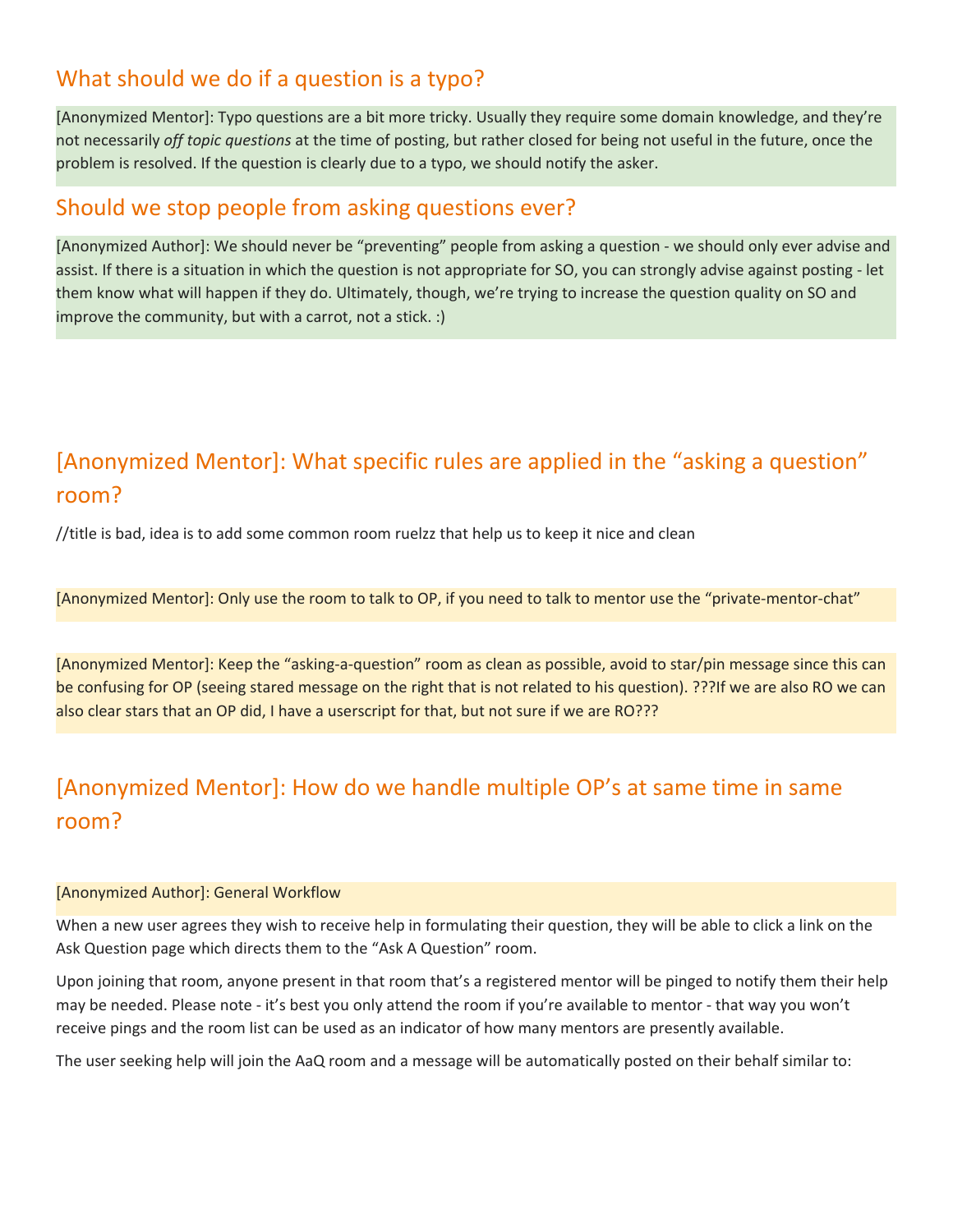

Note that the mentee has an "edit" link (1) which enables them to edit their post while receiving advice on what changes could be made. When the mentee clicks on that link they will see something similar to the following (kind of a work in progress):

#### **Message in Asking a Question**

#### Edit

| # How do I extend a list in Python?                                                                                                                                                                                                                                    |            |  |  |
|------------------------------------------------------------------------------------------------------------------------------------------------------------------------------------------------------------------------------------------------------------------------|------------|--|--|
| tags: python list                                                                                                                                                                                                                                                      |            |  |  |
| <!-- Once you're happy with your question copy and paste everything below this<br>line into the body field of the question on the site ->                                                                                                                              |            |  |  |
| hi I'm new to using python but have used a lot of JavaScript and in Javascript if<br>I can add an item to a list with 'list.push(a)' or extend it with another list<br>with list.push(other) but in Python 'list.append(a)' works but<br>'list.append(other)' doesn't. |            |  |  |
| so how do I extend the list                                                                                                                                                                                                                                            |            |  |  |
|                                                                                                                                                                                                                                                                        |            |  |  |
|                                                                                                                                                                                                                                                                        |            |  |  |
|                                                                                                                                                                                                                                                                        |            |  |  |
|                                                                                                                                                                                                                                                                        |            |  |  |
|                                                                                                                                                                                                                                                                        |            |  |  |
|                                                                                                                                                                                                                                                                        |            |  |  |
|                                                                                                                                                                                                                                                                        | Save Draft |  |  |
| Your question text has been saved and updated in chat.                                                                                                                                                                                                                 |            |  |  |
|                                                                                                                                                                                                                                                                        |            |  |  |
| You can format your posts using Markdown, as described in our help center.                                                                                                                                                                                             |            |  |  |

The mentee edits the markdown exactly as they would on the site and when they save changes, the chat message will be updated for the mentor to review. A notice will be added to the room saying that a draft has been edited and a link to the draft in case it's scrolled off screen. Once the mentoring is complete and everyone's happy for the question to go live, then the OP can click the "copy draft back to Stack [Overflow](https://chat.stackoverflow.com/messages/38569494/export-draft)" link (2) which'll fill out a new question with details for the OP to click submit :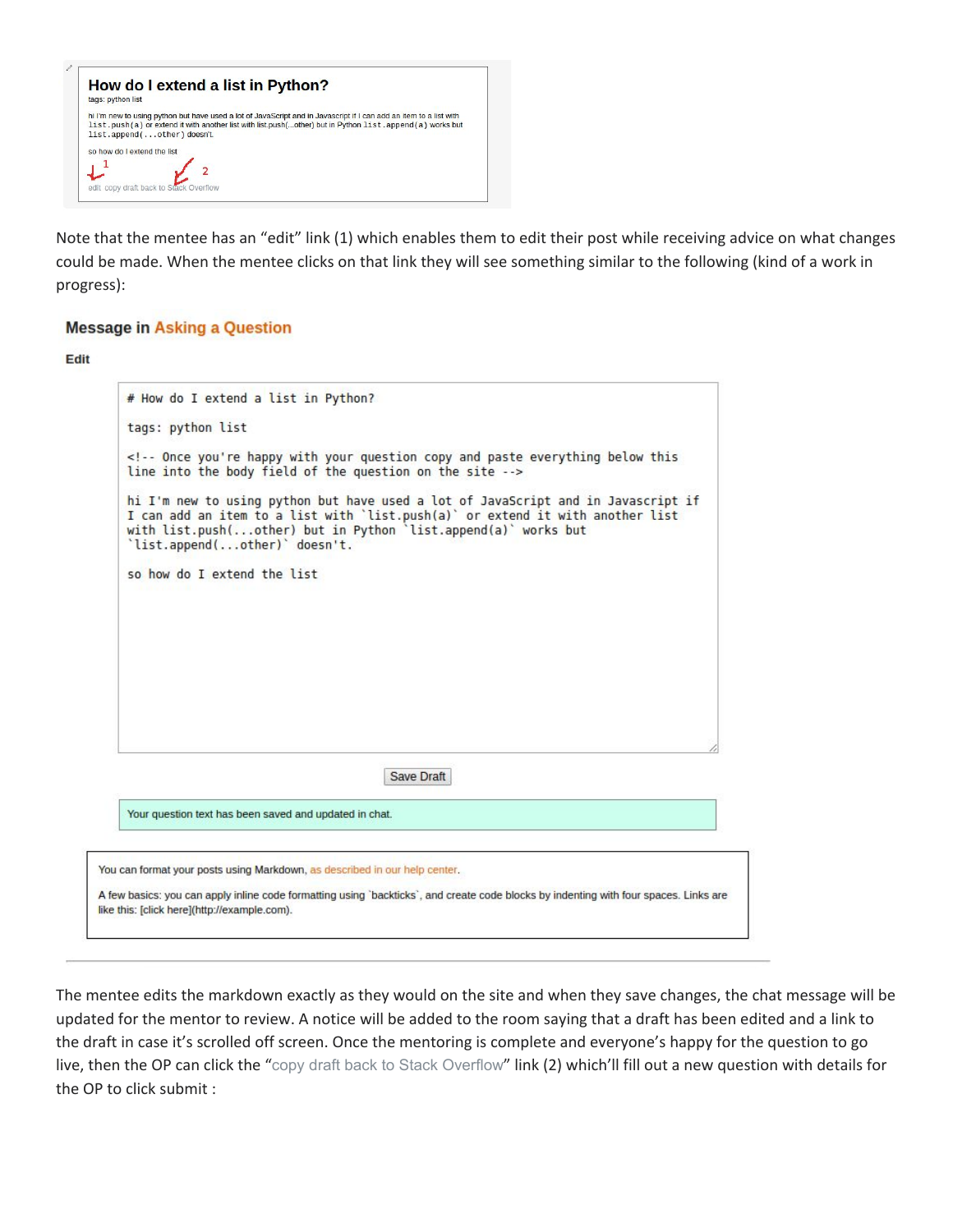| Title       |     |                             | How do I extend a list in Python? |                                                                                                                                                                                                                                                                                                                                                                                                             |         |      |  |                                                                                                        |
|-------------|-----|-----------------------------|-----------------------------------|-------------------------------------------------------------------------------------------------------------------------------------------------------------------------------------------------------------------------------------------------------------------------------------------------------------------------------------------------------------------------------------------------------------|---------|------|--|--------------------------------------------------------------------------------------------------------|
|             | B Z |                             |                                   |                                                                                                                                                                                                                                                                                                                                                                                                             |         | o, e |  | Q                                                                                                      |
|             |     |                             |                                   | Once you're happy with your question copy and paste everything below<br>this line into the body field of the question on the site<br>hi I'm new to using python but have used a lot of JavaScript and in<br>Javascript if I can add an item to a list with 'list.push(a)' or extend it<br>with another list with list.push(other) but in Python 'list.append(a)'<br>works but 'list.append(other)' doesn't. |         |      |  |                                                                                                        |
|             |     |                             |                                   |                                                                                                                                                                                                                                                                                                                                                                                                             |         |      |  |                                                                                                        |
|             |     |                             | so how do I extend the list       |                                                                                                                                                                                                                                                                                                                                                                                                             | SANCY 1 |      |  |                                                                                                        |
|             |     |                             |                                   | a list with list.push(a) or extend it with another list with list.push(other) but in Python<br>list.append(a) works but list.append(other) doesn't.                                                                                                                                                                                                                                                         |         |      |  | hi I'm new to using python but have used a lot of JavaScript and in Javascript if I can add an item to |
|             |     | so how do I extend the list |                                   |                                                                                                                                                                                                                                                                                                                                                                                                             |         |      |  |                                                                                                        |
| <b>Tags</b> |     |                             |                                   |                                                                                                                                                                                                                                                                                                                                                                                                             |         |      |  |                                                                                                        |

**How to Ask** 

Is your question about programming?

We prefer questions that can be answered, not just discussed

Provide details. Share your research.

If your question is about this website, ask it on metal *instead* 

> visit the help center » asking help »

| <b>Tags</b><br>python <b>C</b> | list                      |                                                            |  |  |  |
|--------------------------------|---------------------------|------------------------------------------------------------|--|--|--|
|                                |                           |                                                            |  |  |  |
|                                | <b>Post Your Question</b> | discard                                                    |  |  |  |
|                                |                           | Answer your own question - share your knowledge, Q&A-style |  |  |  |

At this point - the OP hits "Post Your Question" and job's done! Hurrah team!

### [Anonymized Mentor]: What should we do when the OP is not ready?

[Anonymized Mentor]: Tell the user to put @mentorName when the OP is ready.

# [Anonymized Mentor]: How about proportional percentage of presenting popup for mentees?

Misc observations:

- SO may be the wrong target site for a question don't be afraid to recommend another site, but bear in mind that recommending other sites should only be done if you're absolutely confident it's on-topic for the target site and definitely off-topic for SO (and won't end up closed/downvoted on the target - we don't want other sites receiving rubbish!)
- Don't be afraid to request further information as in <https://stackoverflow.com/help/mcve> to make the question as answerable as possible (don't forget the "presume low familiarity with SO and using jargon/acronyms" in the tips though!)